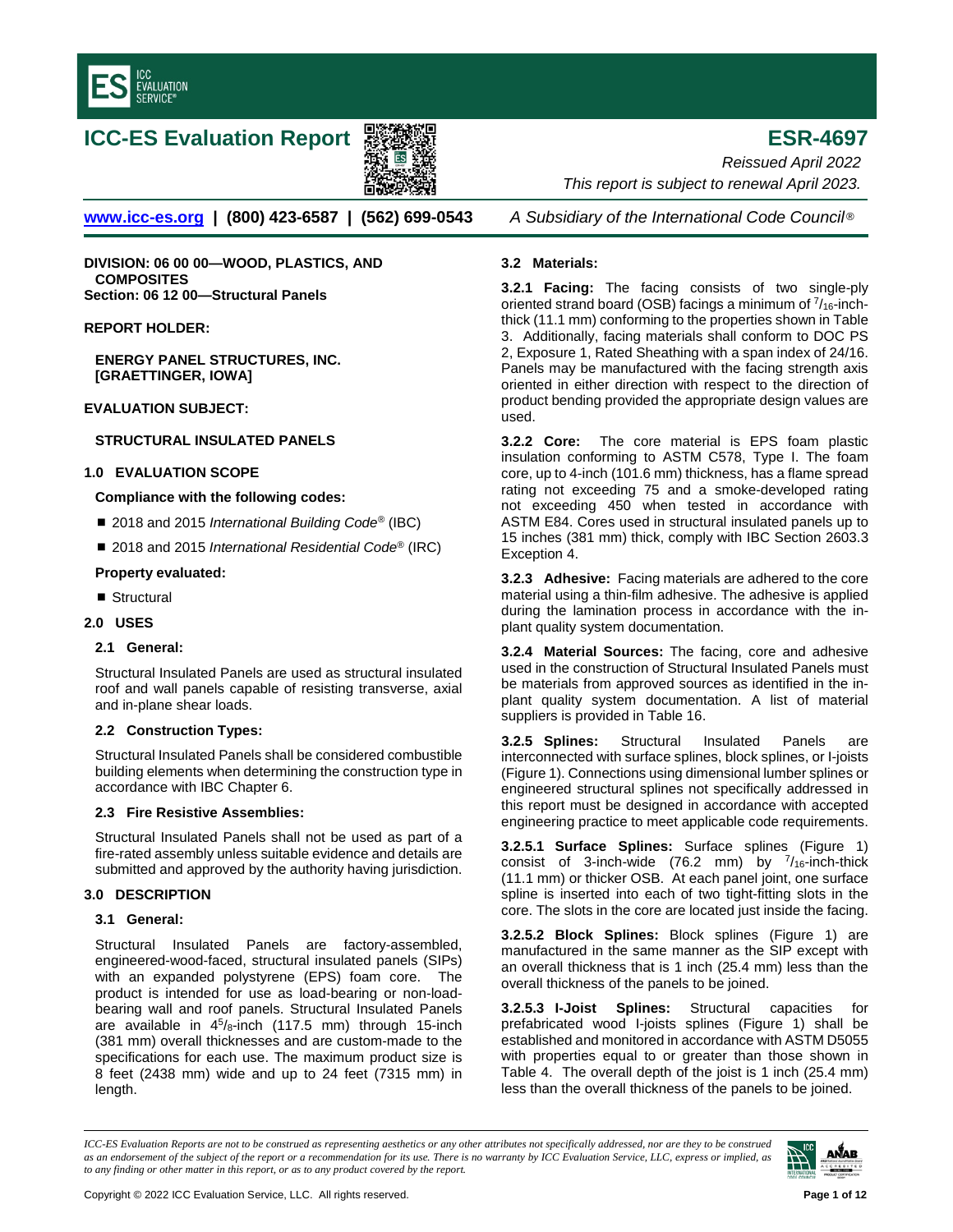### **4.0 DESIGN AND INSTALLATION**

#### **4.1 Design:**

**4.1.1 Overall Structural System:** The scope of this report is limited to the evaluation of the SIP component. Panel connections and other details related to incorporation of the product into the overall structural system of a building are beyond the scope of this report.

**4.1.2 Design Approval:** Where required by the authority having jurisdiction, structures using Structural Insulated Panels shall be designed by a registered design professional. Construction documents, including engineering calculations and drawings providing floor plans, window details, door details and connector details, shall be submitted to the code official when application is made for a permit. The individual preparing such documents shall possess the necessary qualifications as required by the applicable code and the professional registration laws of the state where the construction is undertaken. Approved construction documents shall be available at all times on the jobsite during installation.

**4.1.3 Design Loads:** Design loads to be resisted by the product shall be as required under the applicable code. Loads on the panels shall not exceed the loads noted in this report. Where loading conditions result in superimposed stresses, the sum of the ratio of actual loads over allowable loads shall not exceed one. Calculations demonstrating that the loads applied are less than the allowable loads described in this report shall be submitted to the code official for approval.

**4.1.4 Allowable Loads:** Allowable axial, transverse and in-plane shear loads may be calculated using the panel properties provided in Tables 1, 2 and 4 or selected from Tables 5 through 15. For loading conditions not specifically addressed herein, structural members designed in accordance with accepted engineering practice shall be provided to meet applicable code requirements.

**4.1.5 Concentrated Loads:** Axial loads shall be applied to the product through continuous members such as structural insulated roof or floor panels or repetitive members such as joists, trusses or rafters spaced at regular intervals of 24 inches (610 mm) on center or less. Such members shall be fastened to a rim board or similar member to distribute the load to the product. For other loading conditions, reinforcement shall be provided. This reinforcement shall be designed in accordance with accepted engineering practice.

**4.1.6 Eccentric and Side Loads:** Axial loads shall be applied concentrically to the top of the product. Loads shall not be applied eccentrically or through framing attached to one side of the panel (such as balloon framing) except where additional engineering documentation is provided.

**4.1.7 Openings:** Openings in panels are permitted when the header depth is at least 12 inches (305 mm), and the interior of the opening is reinforced with minimum 0.42 SG lumber graded #2 around the perimeter, secured in place with not less than 0.131-inch x  $2^{1}/2$ -inch (2.9 mm x 63.5 mm) nails, spaced 6 inches (152 mm) on center. The panels are not used to resist in-plane shear loads. SIP splines are not permitted within 6 inches of the end of the header and are not permitted within the header. Allowable loads for maximum header spans of 36 inches may be selected from Tables 10 and 12. Allowable loads for maximum header spans of 72 inches (1829 mm) may be selected from Tables 11 and 13. Openings in panels beyond the scope of this report shall be reinforced with wood or steel designed in accordance with accepted engineering practice to resist all

loads applied to the opening as required by the adopted code. Details for door and window openings shall be provided to clarify the manner of supporting axial, transverse and/or in-plane shear loads at openings. Such details shall be subject to approval by the local authority having jurisdiction.

**4.1.8 In-Plane Shear Design:** Shear walls utilizing block or surface splines shall be sized to resist all code required wind and seismic loads without exceeding the allowable loads provided herein. Shear wall chords, hold-downs and connections to transfer shear forces between the wall and surrounding structure shall be designed in accordance with accepted engineering practice. Allowable strengths for SIP shear walls with structural splines along each panel edge shall be designed in accordance with accepted engineering practice and are subject to the limitations for wood sheathed shear walls.

**4.1.9 Seismic Design Categories A, B, and C:** Use of the shear wall configurations in Table 14 is limited to structures in Seismic Design Categories A, B and C. Where SIPs are used to resist seismic forces the following factors shall be used for design: Response Modification Coefficient, *R* = 2.0; System Overstrength Factor, *Ω<sup>0</sup>* = 2.5; Deflection Amplification Factor,  $C_d = 2.0$ . The maximum panel heightto-width ratio shall be 2:1.

**4.1.10 Horizontal Diaphragms:** Horizontal diaphragms shall be sized to resist all code required wind and seismic loads without exceeding the allowable loads provided herein. Diaphragm chords and connections to transfer shear forces between the diaphragm and surrounding structure shall be designed in accordance with accepted engineering practice. The maximum diaphragm length-to-width ratio shall not exceed 3:1.

**4.1.11 Combined Loads:** Panels subjected to any combination of transverse, axial or in-plane shear loads shall be analyzed utilizing a straight-line interaction.

**4.1.12 Panel Reinforcements:** Allowable transverse loads for panels reinforced with I-joists meeting the minimum properties shown in Table 4 are presented in Table 8. Panels reinforced with I-joists have not been evaluated for use in wall applications. Panels reinforced with I-joist splines may be designed in accordance with accepted engineering practice.

#### **4.2 Installation:**

**4.2.1 General:** Structural Insulated Panels shall be fabricated, identified and erected in accordance with this report, the approved construction documents and the applicable codes. In the event of a conflict between the manufacturer's published installation instructions and this report, this report shall govern. Approved construction documents shall be available at all times on the jobsite during installation.

**4.2.2 Splines:** Structural Insulated Panels are interconnected at the panel edges through the use of a spline. The spline type may be of any configuration listed in Section 3.2.5 as required by the specific design. The spline shall be secured in place with not less than 0.131-inch x  $2^{1}/2$ -inch (2.9 mm x 63.5 mm) nails, spaced 6 inches on center on both sides of the panel, or an approved equivalent fastener. All joints shall be sealed in accordance with the SIP manufacturer's installation instructions. Alternate spline connections may be required for panels subjected to inplane shear forces. Such panels shall be interconnected exactly as required in Tables 14 and 15 or as directed by the designer.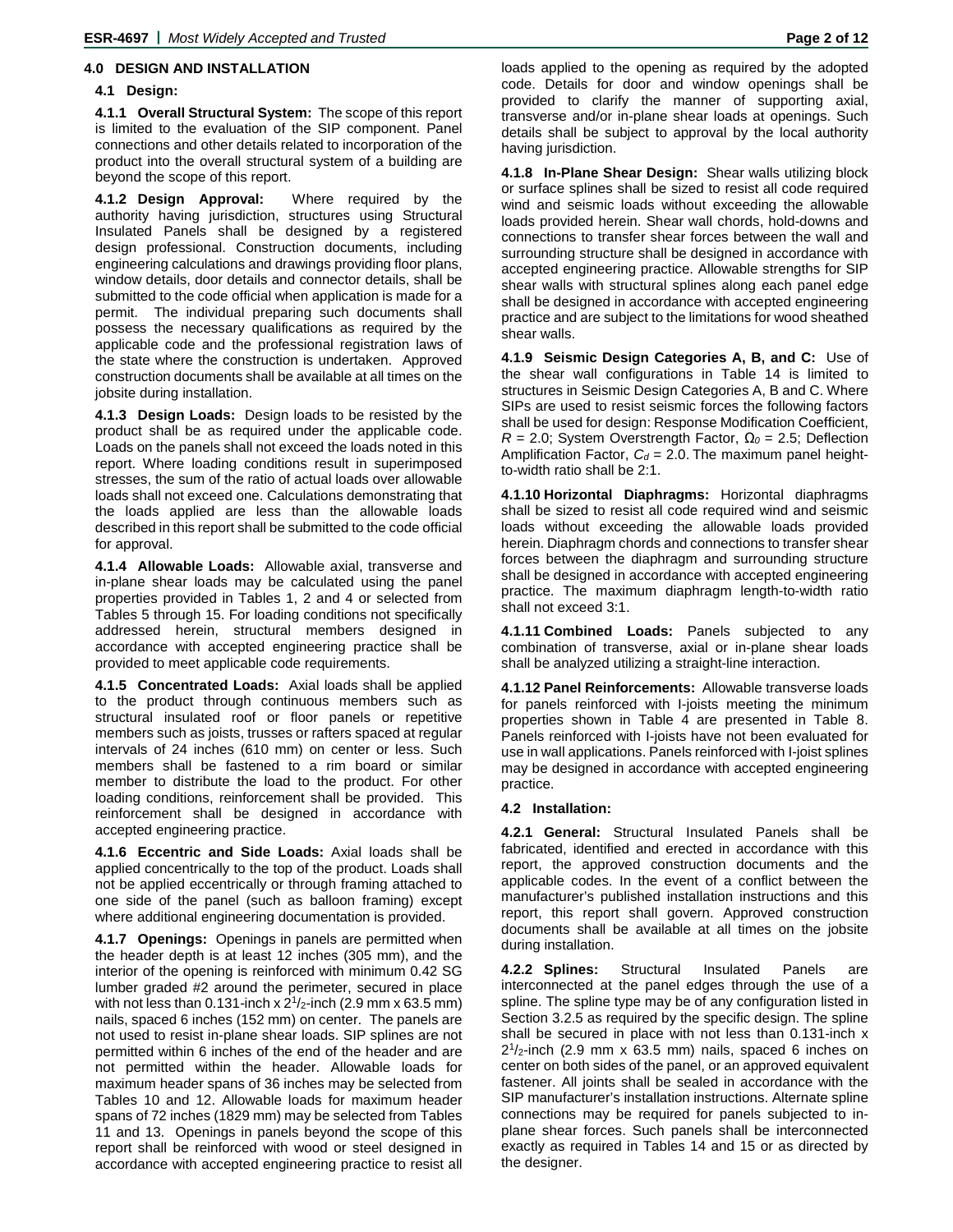**4.2.3 Plates:** The top and bottom plates of the panels shall be dimensional or engineered lumber sized to match the core thickness of the panel. The plates shall be secured using not less than 0.131-inch  $x$  2<sup>1</sup>/<sub>2</sub>-inch (2.9 mm  $x$ 63.5 mm) nails, spaced 6 inches on center on both sides of the panel, or an approved equivalent fastener. A second top plate of  $1\frac{1}{8}$ -inch (29 mm) minimum thickness dimensional or engineered lumber with a specific gravity of 0.42 that is cut to the full thickness of the panel shall be secured to the first top plate using 0.131-inch x 3-inch (2.9 mm x 76 mm) nails or an approved equivalent fastener.

**4.2.4 Cutting and Notching:** No field cutting or routing of the panels shall be permitted except as shown on approved construction documents.

**4.2.5 Protection from Decay:** SIPs that rest on exterior foundation walls shall not be located within 8 inches of exposed earth. SIPs supported by concrete or masonry that is in direct contact with earth shall be protected from the concrete or masonry by a moisture barrier.

**4.2.6 Protection from Termites:** In areas subject to damage from termites, SIPs shall be protected from termites using an approved method. Panels shall not be installed below grade or in contact with earth.

**4.2.7 Heat-Producing Fixtures:** Heat-producing fixtures shall not be installed in the panels unless protected by a method approved by the code official or documented in test reports. This limitation shall not be interpreted to prohibit heat-producing elements with suitable protection.

**4.2.8 Plumbing Installation Restrictions:** Plumbing and waste lines may extend at right angles through the wall panels but are not permitted vertically within the core. Lines shall not interrupt splines or panel plates unless approved by a registered design professional.

## **4.2.9 Voids and Holes:**

**4.2.9.1 Voids in Core:** In lieu of openings designed in accordance with Section 4.1.7, the following voids are permitted. Voids may be provided in the panel core during fabrication at predetermined locations only. Voids parallel to the panel span shall be limited to a single 1-inch-maximumdiameter (25.4 mm) hole. Such voids shall be spaced a minimum of 4 feet (1219 mm) on center measured perpendicular to the panel span. Two  $\frac{1}{2}$ -inch-diameter (12.7 mm) holes may be substituted for the single 1-inch hole provided they are maintained parallel and within 2 inches of each other. Voids perpendicular to the panel span shall be limited to a single 1-inch-maximum-diameter (25.4 mm) hole placed not closer than 16 inches (406 mm) from the support. Additional voids in the same direction shall be spaced not less than 28 inches (711 mm) on center.

**4.2.9.2 Holes in Panels:** Holes may be placed in panels during fabrication at predetermined locations only. Holes shall be limited to 4 inches by 4 inches (102 mm by 102 mm) square. The minimum distance between holes shall not be less than 4 feet (1219 mm) on center measured perpendicular to the panel span and 24 inches (610 mm) on center measured parallel to the panel span. Not more than three holes shall be permitted in a single line parallel to the panel span. The holes may intersect voids permitted elsewhere in this report.

#### **4.2.10 Panel Cladding:**

**4.2.10.1 Roof Covering:** The roof covering, underlayment and flashing shall comply with the applicable codes. All roofing materials must be installed in accordance with the manufacturer's installation instructions. The use of roof coverings requiring the application of heat during installation shall be reviewed and approved by a registered design professional.

**4.2.10.2 Exterior Wall Covering:** Panels shall be covered on the exterior by a water-resistive barrier as required by the applicable code. The water-resistive barrier shall be attached with flashing in such a manner as to provide a continuous water-resistive barrier behind the exterior wall veneer. The exterior facing of the SIP wall shall be covered with weather protection as required by the adopted building code or other approved materials.

**4.2.11 Interior Finish:** The SIP foam plastic core shall be separated from the interior of the building by an approved thermal barrier of ½-inch (12.7 mm) gypsum wallboard or equivalent thermal barrier where required by IBC Section 2603.4.

## **5.0 CONDITIONS OF USE**

The Structural Insulated Panels described in this report comply with, or are a suitable alternative to what is specified in, those codes listed in Section 1.0 of this report, subject to the following conditions:

- **5.1** Installation complies with this report and the approved construction documents.
- **5.2** This report applies only to the panel thicknesses specifically listed herein.
- **5.3** In-use panel heights/spans shall not exceed the values listed herein. Extrapolation beyond the values listed herein is not permitted.
- **5.4** The panels are manufactured at the production facility listed in Section 7.2 of this evaluation report.

#### **6.0 EVIDENCE SUBMITTED**

- **6.1** Reports of axial load, transverse load, and in-plane racking shear tests of panels, conducted in accordance with the general guidelines of ASTM E72.
- **6.2** Reports of diaphragm tests of panels, conducted in accordance with ASTM E455.

# **7.0 IDENTIFICATION**

- **7.1** Structural Insulation Panels are identified with the following information:
- **7.1.1** The ICC-ES Evaluation Report number (ESR-4697).
- **7.1.2** Project or batch number
- **7.2** The report holder's contact information is the following:

**ENERGY PANEL STRUCTURES, INC. 102 EAST INDUSTIRAL PARK GRAETTINGER, IOWA 51342**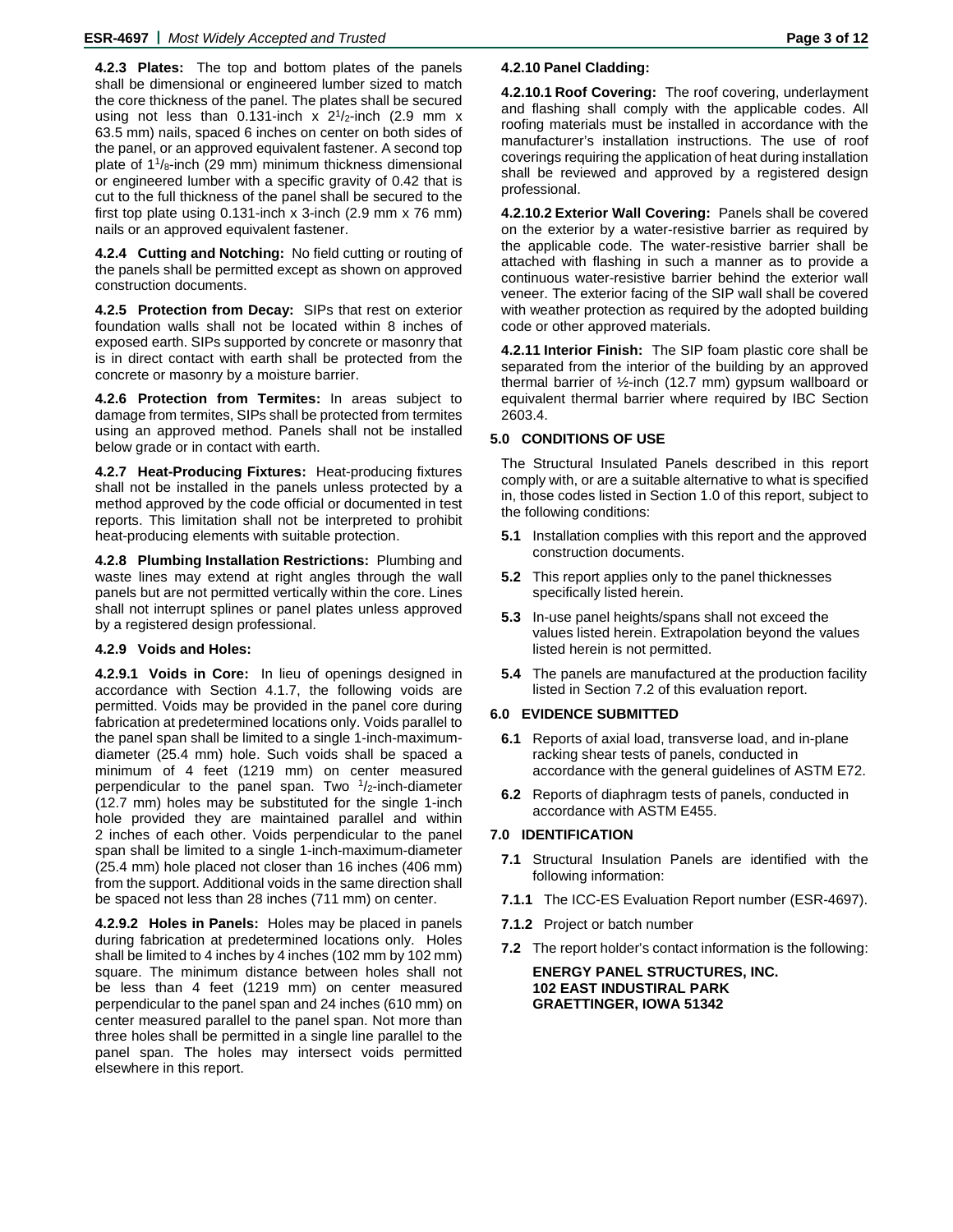| <b>Property</b>                                 | <b>Weak-Axis Bending</b> | <b>Strong-Axis Bending</b> |
|-------------------------------------------------|--------------------------|----------------------------|
| Allowable Tensile Stress, $F_t$ (psi)           | 245                      | 495                        |
| Allowable Compressive Stress, $F_c$ (psi)       | 340                      | 580                        |
| Elastic Modulus (Bending), E <sub>b</sub> (psi) | 738900                   | 658800                     |
| Shear Modulus, G (psi)                          | 270                      | 405                        |
| Allowable Core Shear Stress, $F_v$ (psi)        | 4.5                      | 5.0                        |
| Core Compressive Modulus, $E_c$ (psi)           | 360                      | 360                        |
| Reference Depth, $h_0$ (in.)                    | 4.625                    | 4.625                      |
| Shear Depth Factor Exponent, m                  | 0.84                     | 0.86                       |
| Face Peeling Factor, C <sub>p</sub>             | 0.4                      | 0.4                        |

**TABLE 1—BASIC PROPERTIES1**

For **SI:** 1 inch = 25.4 mm; 1 psi = 6894.8 Pa.<br><sup>1</sup> All properties are based on a minimum panel width of 24-in.

| Panel<br>Thickness, h<br>(in.) | Core<br>Thickness, c<br>(in.) | Dead<br>Weight, $w_d$<br>(psf) | Facing<br>Area, $A_f$<br>$(in.^2fft)$ | Shear<br>Area, $A_{\nu}$<br>$(in.^2/ft)$ | <b>Moment of</b><br>Inertia, I<br>(in.4ft) | <b>Section</b><br>Modulus, S<br>(in.3ft) | <b>Radius of</b><br>Gyration, r<br>(in.) | Centroid-<br>to-Facing<br>Dist., y <sub>c</sub><br>(in.) |
|--------------------------------|-------------------------------|--------------------------------|---------------------------------------|------------------------------------------|--------------------------------------------|------------------------------------------|------------------------------------------|----------------------------------------------------------|
| 4.625                          | 3.75                          | 3.2                            | 10.5                                  | 50.3                                     | 46.0                                       | 19.9                                     | 2.09                                     | 2.31                                                     |
| 6.50                           | 5.625                         | 3.3                            | 10.5                                  | 72.8                                     | 96.5                                       | 29.7                                     | 3.03                                     | 3.25                                                     |
| 8.25                           | 7.375                         | 3.5                            | 10.5                                  | 93.8                                     | 160.2                                      | 38.8                                     | 3.91                                     | 4.13                                                     |
| 10.25                          | 9.375                         | 3.6                            | 10.5                                  | 117.8                                    | 252.7                                      | 49.3                                     | $\sim$ $\sim$                            | $\sim$ $\sim$                                            |
| 12.25                          | 11.375                        | 3.8                            | 10.5                                  | 141.8                                    | 366.3                                      | 59.8                                     | $\sim$ $\sim$                            | $- -$                                                    |
| 15                             | 14.125                        | 4.0                            | 10.5                                  | 174.8                                    | 556.7                                      | 74.2                                     | $\overline{\phantom{m}}$                 | --                                                       |

#### **TABLE 2—SECTION PROPERTIES**

For **SI:** 1 inch = 25.4 mm; 1 foot = 304.8 mm; 1 psf = 47.88 Pa.; 1 in.<sup>2</sup>/ft = 2116.66mm<sup>2</sup>/m 1 in.<sup>3</sup> = 16387.064 mm<sup>3</sup>; 1 in.<sup>4</sup>/ft = 1365588.67mm<sup>4</sup>/m

## **TABLE 3—OSB FACING MINIMUM PROPERTIES**

| <b>Thickness</b><br>(in.) | <b>Flatwise Stiffness</b><br>$(Ib-fin.^2/ft)$ |        | $(Ib-fn.ft)$ | <b>Flatwise Strength</b> | <b>Tension</b><br>(lb <sub>i</sub> /ft) | <b>Density</b><br>$($ pcf $)$ |    |
|---------------------------|-----------------------------------------------|--------|--------------|--------------------------|-----------------------------------------|-------------------------------|----|
|                           | Alona                                         | Across | Along        | Across                   | Alona                                   | Across                        |    |
| 7/16                      | 54.700                                        | 27.100 | 950          | 870                      | 6.800                                   | 6.500                         | 35 |

For **SI:** 1 inch = 25.4 mm; 1 foot = 304.8 mm; 1 lbf = 4.448 N; 1 pcf = 0.006366 N/m<sup>3</sup>; 1 lbf-in/ft = 370.833 N-mm/m; 1 lbf/ft = 14.59 N/m; 1 lb<sub>f</sub>-in.<sup>2</sup>/ft = 9419.167 N-mm/m

#### **TABLE 4—MINIMUM I-JOIST PROPERTIES FOR USE AS REINFORCEMENTS1**

| <b>Depth</b> | <b>Bending Stiffness</b>                      | <b>Moment Capacity</b> | <b>Shear Capacity</b> | <b>Coefficient of Shear Deflection</b> |
|--------------|-----------------------------------------------|------------------------|-----------------------|----------------------------------------|
| (in.)        | ( $10f$ -in. <sup>2</sup> ) x 10 <sup>6</sup> | (lb <sub>f</sub> -ft)  | $(Ib_i)$              | $(lbf) \times 106$                     |
| 9.25         | 185                                           | 2715                   | 1155                  | 4.81                                   |
| 11.25        | 296                                           | 3410                   | 1405                  | 5.85                                   |
| 14           | 482                                           | 4270                   | 1710                  | 7.28                                   |

For **SI:** 1 inch = 25.4 mm; 1 foot = 304.8 mm; 1 lbf = 4.448 N; 1 lbf-in.<sup>2</sup> = 2870.962 N-mm

<sup>1</sup> Properties are based on certification in accordance with ASTM D5055 or equivalent.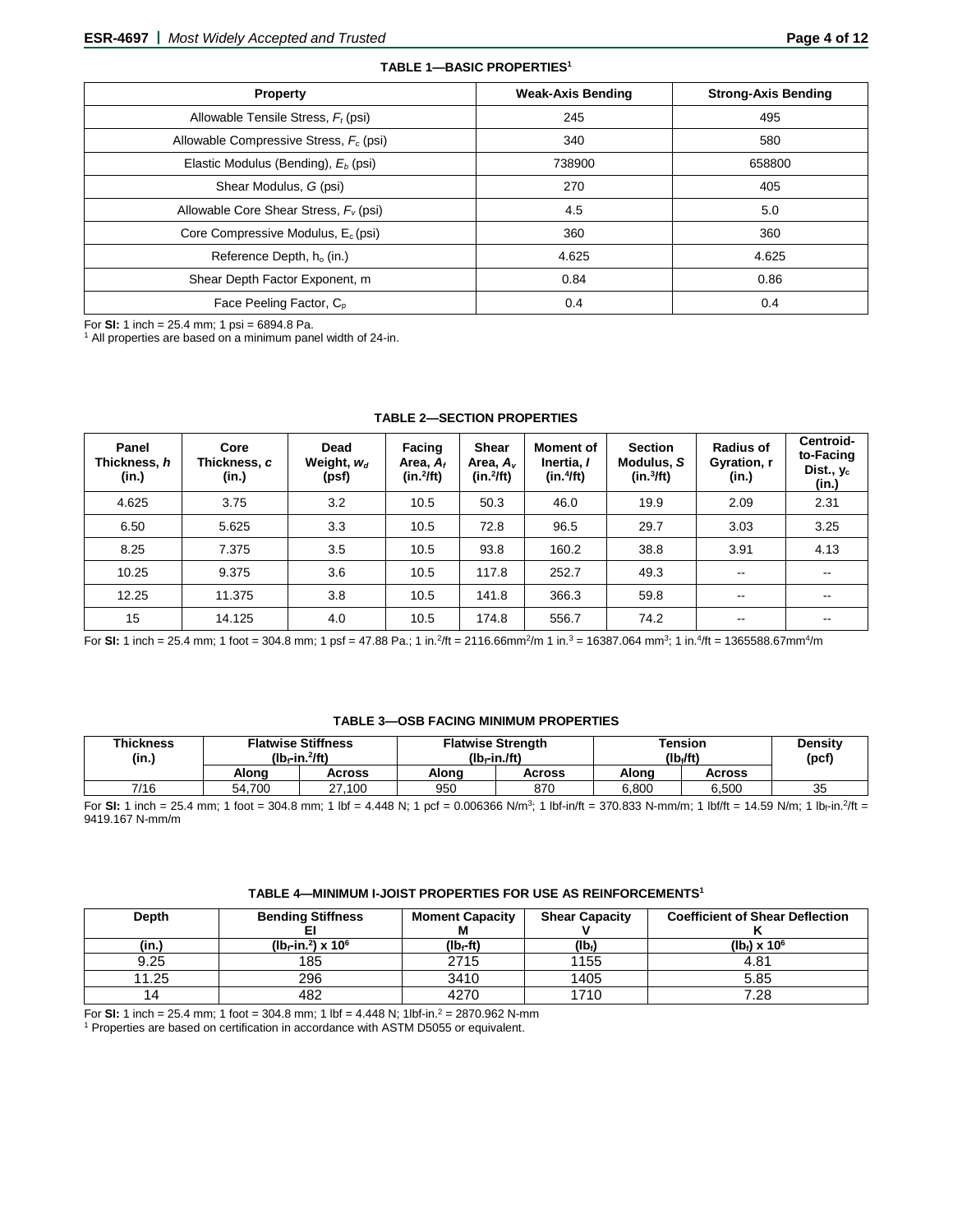#### **TABLE 5—ALLOWABLE ROOF UNIFORM TRANSVERSE LOADS, BLOCKED BEARING, SHORT DURATION (PSF) 1, 4**

|                 |                          | <b>PANEL THICKNESS</b><br>(inch) |                          |                          |                               |       |       |                               |       |  |
|-----------------|--------------------------|----------------------------------|--------------------------|--------------------------|-------------------------------|-------|-------|-------------------------------|-------|--|
| Panel           |                          | $4^{5}/_{8}$                     |                          |                          | $6^{1}/_{2}$                  |       |       | $8^{1}/_{4}$                  |       |  |
| Length (ft)     |                          | Deflection Limit <sup>2</sup>    |                          |                          | Deflection Limit <sup>2</sup> |       |       | Deflection Limit <sup>2</sup> |       |  |
|                 | L/180                    | L/240                            | L/360                    | L/180                    | L/240                         | L/360 | L/180 | L/240                         | L/360 |  |
| $8$ WAB $3$     | 50                       | 40                               | 27                       | 73                       | 64                            | 43    | 80    | 80                            | 58    |  |
| 8               | 68                       | 51                               | 34                       | 82                       | 82                            | 56    | 90    | 90                            | 78    |  |
| 10 <sub>1</sub> | 45                       | 33                               | 22                       | 63                       | 57                            | 38    | 68    | 68                            | 54    |  |
| 12              | 30                       | 23                               | 15                       | 51                       | 40                            | 27    | 55    | 55                            | 39    |  |
| 14              | 21                       | 16                               | $\overline{\phantom{m}}$ | 39                       | 29                            | 19    | 46    | 43                            | 29    |  |
| 16              | $\overline{\phantom{a}}$ | $\overline{\phantom{m}}$         | $\overline{\phantom{m}}$ | 29                       | 22                            | 14    | 40    | 33                            | 22    |  |
| 18              | $\qquad \qquad -$        | --                               | $\overline{\phantom{a}}$ | 22                       | 16                            | --    | 34    | 25                            | 17    |  |
| 20              | --                       | $\sim$ $\sim$                    | $\overline{\phantom{m}}$ | $\overline{\phantom{a}}$ | $\sim$ $\sim$                 | --    | 26    | 20                            | 13    |  |
| 22              | --                       | --                               | $\overline{\phantom{a}}$ | $\overline{\phantom{a}}$ | $\overline{\phantom{a}}$      | --    | 21    | 15                            | --    |  |
| 24              | $- -$                    | --                               | $\overline{\phantom{a}}$ | --                       | --                            | --    | 17    | 12                            | --    |  |

For **SI:** 1 inch = 25.4 mm; 1 foot = 304.8 mm; 1 psf = 47.88 Pa.

*See Table 6 for notes.*

| TABLE 6-ALLOWABLE ROOF UNIFORM TRANSVERSE LOADS, BLOCKED BEARING, |
|-------------------------------------------------------------------|
| <b>SHORT DURATION (PSF)</b> <sup>1, 4</sup>                       |

|                   |       |                               |       |       | <b>PANEL THICKNESS</b><br>(inch) |       |       |                               |       |
|-------------------|-------|-------------------------------|-------|-------|----------------------------------|-------|-------|-------------------------------|-------|
| Panel Length      |       | $10^{1}/_{4}$                 |       |       | $12^{1}/_{4}$                    |       |       | 15                            |       |
| (f <sup>t</sup> ) |       | Deflection Limit <sup>2</sup> |       |       | Deflection Limit <sup>2</sup>    |       |       | Deflection Limit <sup>2</sup> |       |
|                   | L/180 | L/240                         | L/360 | L/180 | L/240                            | L/360 | L/180 | L/240                         | L/360 |
| $8$ WAB $3$       | 88    | 88                            | 75    | 93    | 96                               | 96    | 108   | 108                           | 108   |
| 8                 | 98    | 98                            | 98    | 107   | 107                              | 107   | 121   | 121                           | 121   |
| 10                | 73    | 73                            | 73    | 79    | 79                               | 79    | 87    | 87                            | 87    |
| 12                | 59    | 59                            | 54    | 63    | 63                               | 63    | 68    | 68                            | 68    |
| 14                | 49    | 49                            | 41    | 52    | 52                               | 52    | 56    | 56                            | 56    |
| 16                | 42    | 42                            | 31    | 44    | 44                               | 41    | 47    | 47                            | 47    |
| 18                | 37    | 36                            | 24    | 39    | 39                               | 32    | 41    | 41                            | 41    |
| 20                | 32    | 29                            | 19    | 34    | 34                               | 26    | 36    | 36                            | 36    |
| 22                | 29    | 23                            | 15    | 31    | 31                               | 21    | 33    | 33                            | 29    |
| 24                | 25    | 19                            | 12    | 28    | 26                               | 17    | 29    | 29                            | 24    |

For **SI:** 1 inch = 25.4 mm; 1 foot = 304.8 mm; 1 psf = 47.88 Pa.

<sup>1</sup> Table values assume a simply supported panel with  $1\frac{1}{2}$  in. of continuous bearing on facing at supports (C<sub>p</sub> = 1.0) with solid wood plates at bearing locations. Values do not include the dead weight of the panel.

<sup>2</sup> Deflection limit shall be selected by building designer based on the serviceability requirements of the structure and the requirements of adopted building code. Values are based on loads of short duration only and do not consider the effects of creep.

<sup>3</sup> Tabulated values are based on the strong-axis of the facing material oriented parallel to the direction of panel bending. WAB indicates weak-axis bending of the facing material; the strong-axis of the facing material is oriented perpendicular to the direction of panel bending.

<sup>4</sup> Permanent loads, such as dead load, shall not exceed 0.50 times the tabulated load.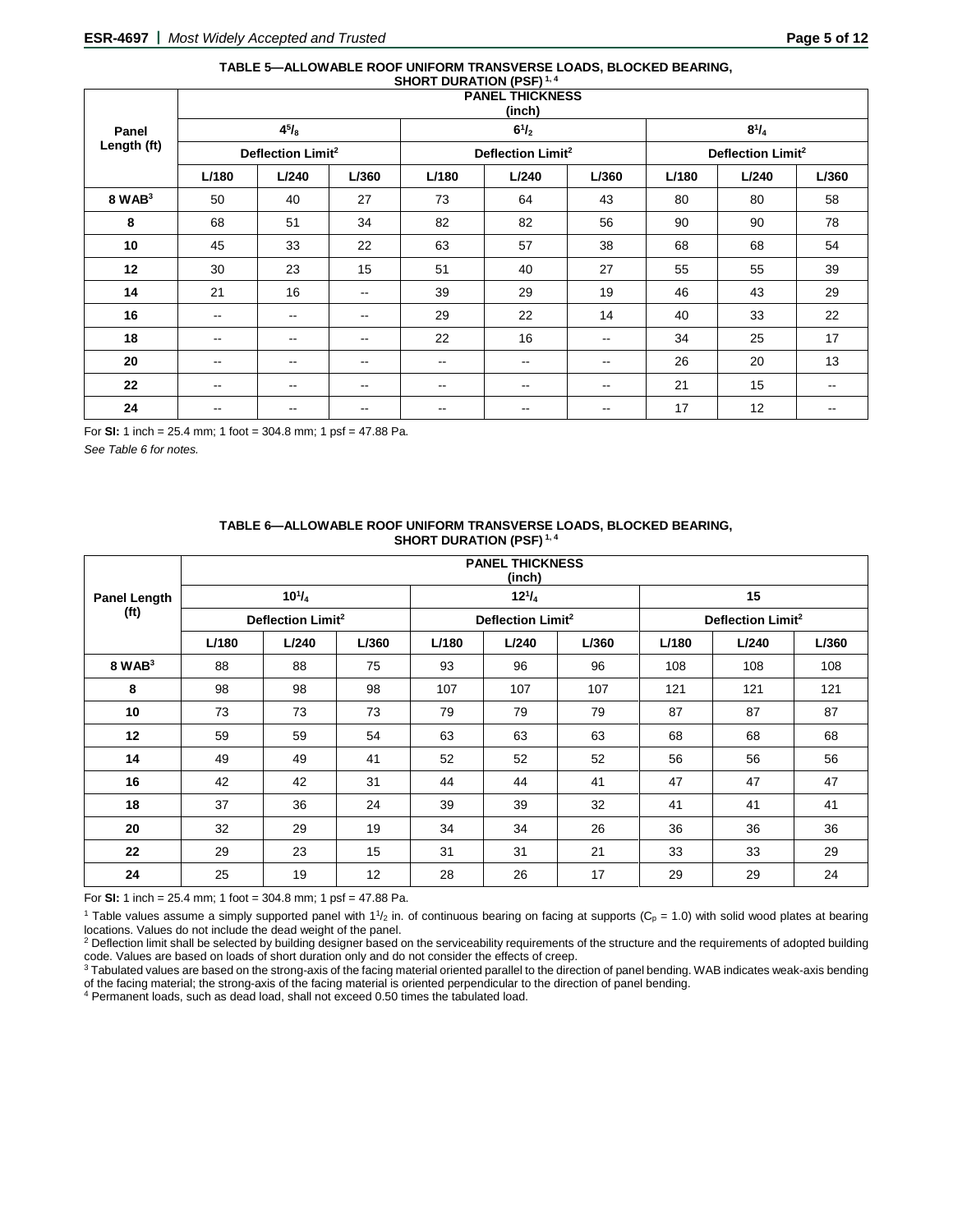|             |               |                               |               |                          | <b>FANEL INIUNNESS</b><br>(inch) |               |       |                               |       |
|-------------|---------------|-------------------------------|---------------|--------------------------|----------------------------------|---------------|-------|-------------------------------|-------|
| Panel       |               | $4^{5}/_{8}$                  |               |                          | $6^{1}_{2}$                      |               |       | $8^{1}/_{4}$                  |       |
| Length (ft) |               | Deflection Limit <sup>2</sup> |               |                          | Deflection Limit <sup>2</sup>    |               |       | Deflection Limit <sup>2</sup> |       |
|             | L/180         | L/240                         | L/360         | L/180                    | L/240                            | L/360         | L/180 | L/240                         | L/360 |
| $8$ WAB $3$ | 22            | 22                            | 22            | 24                       | 24                               | 24            | 25    | 25                            | 25    |
| 8           | 25            | 25                            | 25            | 27                       | 27                               | 27            | 28    | 28                            | 28    |
| 10          | 20            | 20                            | 20            | 21                       | 21                               | 21            | 23    | 23                            | 23    |
| 12          | 16            | 16                            | 15            | 18                       | 18                               | 18            | 19    | 19                            | 19    |
| 14          | 14            | 14                            | $\sim$ $\sim$ | 15                       | 15                               | 15            | 16    | 16                            | 16    |
| 16          | $\sim$ $\sim$ | $- -$                         | $\sim$ $\sim$ | 13                       | 13                               | 13            | 14    | 14                            | 14    |
| 18          | $- -$         | $- -$                         | $\sim$ $\sim$ | 12                       | 12                               | 11            | 12    | 12                            | 12    |
| 20          | $\sim$ $\sim$ | $- -$                         | $\sim$ $\sim$ | $\overline{\phantom{a}}$ | --                               | $\sim$ $\sim$ | 11    | 11                            | 11    |

#### **TABLE 7—ALLOWABLE WALL UNIFORM TRANSVERSE LOADS (PSF) 1, 4**

**PANEL THICKNESS**

For **SI:** 1 inch = 25.4 mm; 1 foot = 304.8 mm; 1 psf = 47.88 Pa.

<sup>1</sup> Table values represent wall panel capacities (4<sup>5</sup>/8-in., 6<sup>1</sup>/2-in. and 8<sup>1</sup>/4-in. thickness panels only) utilizing a zero bearing configuration (Figure 2). Allowable

loads are determined based on C<sub>p</sub> reported in Table 1.<br><sup>2</sup> Deflection limit shall be selected by building designer based on the serviceability requirements of the structure and the requirements of adopted building code. Values are based on loads of short duration only and do not consider the effects of creep.

3 Tabulated values are based on the strong-axis of the facing material oriented parallel to the direction of panel bending. WAB indicates weak-axis bending of the facing material; the strong-axis of the facing material is oriented perpendicular to the direction of panel bending.

<sup>4</sup> Permanent loads, such as dead load, shall not exceed 0.50 times the tabulated load.

|                   |       |                                  |       |       | <b>PANEL THICKNESS</b><br>(inch) |       |       |                               |       |
|-------------------|-------|----------------------------------|-------|-------|----------------------------------|-------|-------|-------------------------------|-------|
| Panel             |       | $10^{1}/_{4}$ -in. SIP thickness |       |       | $12^{1}/_{4}$ -in. SIP thickness |       |       | 15-in. SIP thickness          |       |
| Length (ft)       |       | Deflection Limit <sup>2</sup>    |       |       | Deflection Limit <sup>2</sup>    |       |       | Deflection Limit <sup>2</sup> |       |
|                   | L/180 | L/240                            | L/360 | L/180 | L/240                            | L/360 | L/180 | L/240                         | L/360 |
| 8                 | 115   | 115                              | 115   | 124   | 124                              | 124   | 123   | 123                           | 123   |
| 10                | 92    | 92                               | 92    | 99    | 99                               | 99    | 98    | 98                            | 98    |
| $12 \overline{ }$ | 76    | 76                               | 76    | 82    | 82                               | 82    | 82    | 82                            | 82    |
| 14                | 65    | 65                               | 65    | 71    | 71                               | 71    | 70    | 70                            | 70    |
| 16                | 57    | 57                               | 57    | 62    | 62                               | 62    | 61    | 61                            | 61    |
| 18                | 51    | 51                               | 44    | 55    | 55                               | 55    | 54    | 54                            | 54    |
| 20                | 46    | 46                               | 33    | 49    | 49                               | 48    | 48    | 48                            | 48    |
| 22                | 41    | 38                               | 25    | 45    | 45                               | 37    | 44    | 44                            | 44    |
| 24                | 36    | 30                               | 20    | 41    | 41                               | 29    | 41    | 41                            | 41    |

#### **TABLE 8—ALLOWABLE UNIFORM TRANSVERSE LOADS WITH I-JOIST REINFORCEMENTS (PSF) 1, 3, 4**

For **SI:** 1 inch = 25.4 mm; 1 foot = 304.8 mm; 1 psf = 47.88 Pa.

 $1$  Values assume a simply supported panel with  $11/2$  in. of continuous bearing on facing at supports. Values do not include the dead weight of the panel. <sup>2</sup> Deflection limit shall be selected by building designer based on the serviceability requirements of the structure and the requirements of adopted building code. Values are based on loads of short duration only and do not consider the effects of creep.

<sup>3</sup> Tabulated values are based on the strong-axis of the facing material oriented parallel to the direction of panel bending.

<sup>4</sup> Permanent loads, such as dead load, shall not exceed 0.50 times the tabulated load.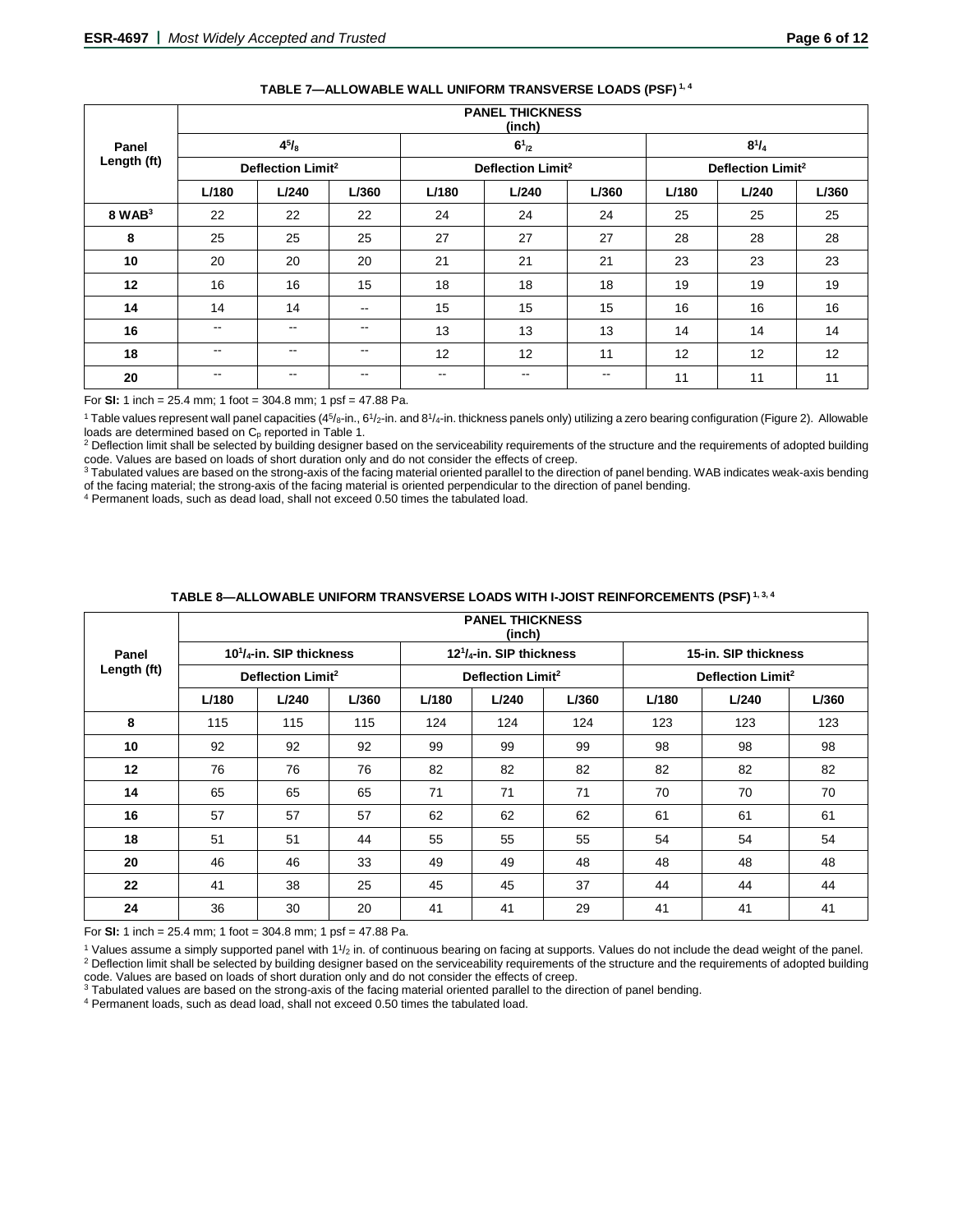| TABLE 9-ALLOWABLE AXIAL LOADS (PLF) 1,2,3,4 |
|---------------------------------------------|
|---------------------------------------------|

| <b>Lateral Brace Spacing</b> | <b>PANEL THICKNESS</b><br>(inch) |                          |              |  |  |  |  |  |
|------------------------------|----------------------------------|--------------------------|--------------|--|--|--|--|--|
| (f <sup>t</sup> )            | $4^{5}/_{8}$                     | $6^{1}/_{2}$             | $8^{1}/_{4}$ |  |  |  |  |  |
| 8 WAB <sup>5</sup>           | 2320                             | 2470                     | 2530         |  |  |  |  |  |
| 8                            | 3630                             | 4070                     | 4240         |  |  |  |  |  |
| 10                           | 3260                             | 3890                     | 4130         |  |  |  |  |  |
| 12                           | 2810                             | 3660                     | 4000         |  |  |  |  |  |
| 14                           | $\sim$                           | 3390                     | 3830         |  |  |  |  |  |
| 16                           | $\sim$                           | 3090                     | 3640         |  |  |  |  |  |
| 18                           | $\sim$                           | 2790                     | 3430         |  |  |  |  |  |
| 20                           | $\sim$                           | $\overline{\phantom{m}}$ | 3190         |  |  |  |  |  |

For **SI:** 1 inch = 25.4 mm; 1 foot = 304.8 mm; 1 PLF = 14.59 N/m.

1 Permanent loads, such as dead load, shall not exceed 0.50 times the tabulated load.

<sup>2</sup> All values are for normal duration and may not be increased for other durations.

<sup>3</sup> Axial loads shall be applied concentrically to the top of the panel through repetitive members spaced not more than 24-in. on center. Such members shall be fastened to a rim board or similar member to distribute along the top of the SIP.

<sup>4</sup> The ends of both facings must bear on the supporting foundation or structure to achieve the tabulated axial loads.

5 Tabulated values are based on the strong-axis of the facing material oriented parallel to the direction of panel bending. WAB indicates weak-axis bending of the facing material; the strong-axis of the facing material is oriented perpendicular to the direction of panel bending.

| TABLE 10-ALLOWABLE UNIFORM TRANSVERSE LOADS FOR SIPS WITH OPENINGS. |
|---------------------------------------------------------------------|
| 36-IN. MAXIMUM SPAN (PSF) 1,4,5,6                                   |

|                                          | <b>PANEL THICKNESS</b><br>(inch) |               |                               |                          |                               |                |       |              |       |
|------------------------------------------|----------------------------------|---------------|-------------------------------|--------------------------|-------------------------------|----------------|-------|--------------|-------|
| <b>Panel Length</b><br>(f <sup>t</sup> ) |                                  | $4^{5}/_{8}$  |                               |                          | $6^{1}/_{2}$                  |                |       | $8^{1}/_{4}$ |       |
|                                          | Deflection Limit <sup>2</sup>    |               | Deflection Limit <sup>2</sup> |                          | Deflection Limit <sup>2</sup> |                |       |              |       |
|                                          | L/180                            | L/240         | L/360                         | L/180                    | L/240                         | L/360          | L/180 | L/240        | L/360 |
| $8$ WAB $3$                              | 23                               | 17            | 11                            | 42                       | 31                            | 21             | 62    | 47           | 31    |
| 8                                        | 31                               | 23            | 15                            | 57                       | 43                            | 28             | 75    | 65           | 43    |
| 10                                       | 17                               | 13            | 8                             | 33                       | 25                            | 16             | 48    | 39           | 26    |
| 12                                       | 10                               | 8             | 5                             | 21                       | 16                            | 10             | 33    | 25           | 16    |
| 14                                       | 7                                | 5             | $\sim$ $\sim$                 | 14                       | 10                            | $\overline{7}$ | 22    | 16           | 11    |
| 16                                       | $\overline{\phantom{a}}$         | $\sim$ $\sim$ | $\sim$ $\sim$                 | 9                        | $\overline{7}$                | $-$            | 15    | 11           | 7     |
| 18                                       | $\overline{\phantom{a}}$         | $\sim$ $\sim$ | $\sim$ $\sim$                 | 7                        | 5                             | $\sim$ $\sim$  | 11    | 8            | 5     |
| 20                                       | --                               | $- -$         | $- -$                         | $\overline{\phantom{m}}$ | --                            | $- -$          | 8     | 6            |       |

For **SI:** 1 inch = 25.4 mm; 1 foot = 304.8 mm; 1 psf = 47.88 Pa.

*See Table 11 for notes.*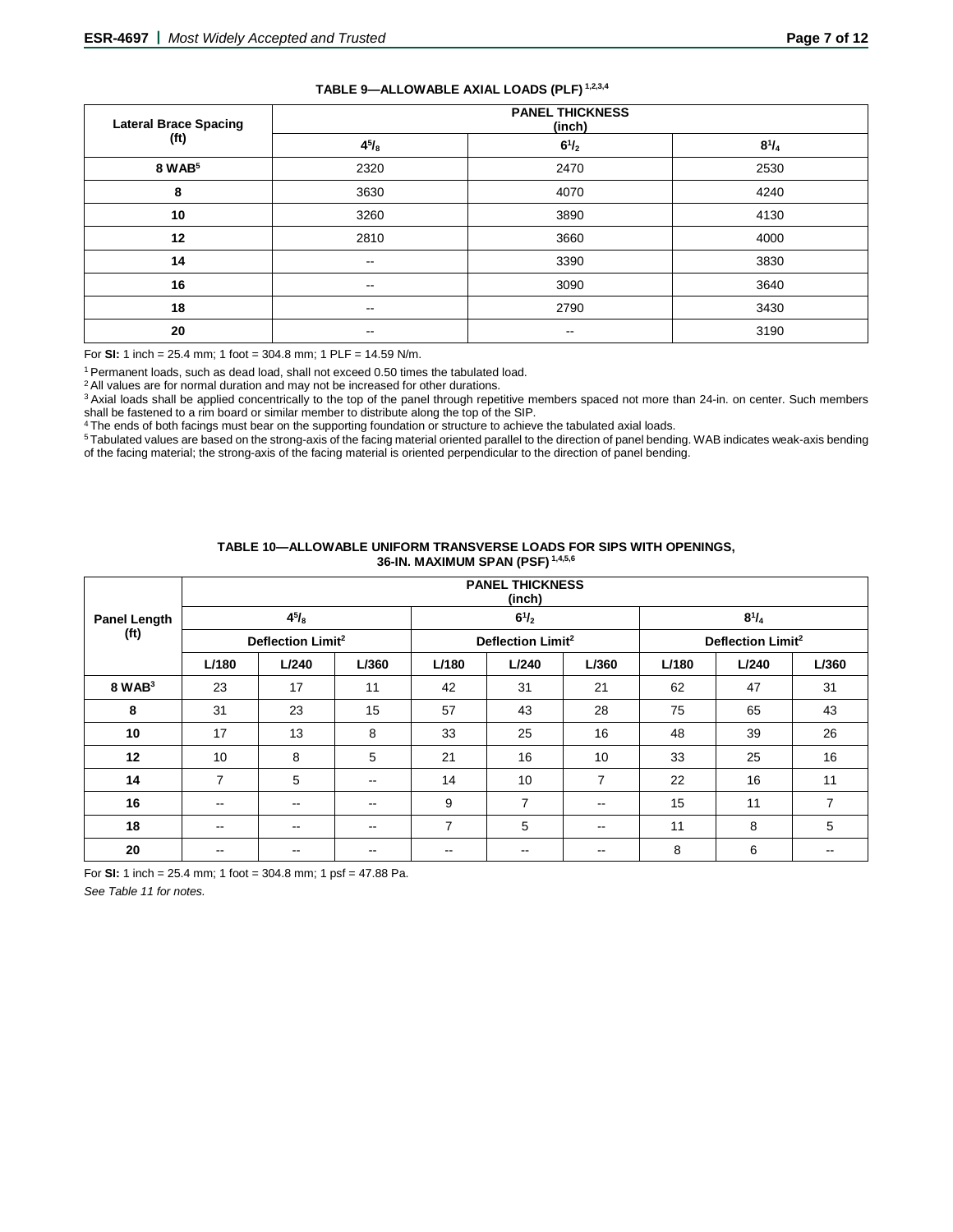| TABLE 11-ALLOWABLE UNIFORM TRANSVERSE LOADS FOR SIPS WITH OPENINGS.<br>72-INCH MAXIMUM SPAN (PSF) 1,4,5,6 |
|-----------------------------------------------------------------------------------------------------------|
|                                                                                                           |

|                     | <b>PANEL THICKNESS</b><br>(inch) |                          |                               |                          |                               |                          |       |               |       |
|---------------------|----------------------------------|--------------------------|-------------------------------|--------------------------|-------------------------------|--------------------------|-------|---------------|-------|
| <b>Panel Length</b> |                                  | $4^{5}/_{8}$             |                               |                          | $6^{1}/_{2}$                  |                          |       | $8^{1}/_{4}$  |       |
| (f <sup>t</sup> )   | Deflection Limit <sup>2</sup>    |                          | Deflection Limit <sup>2</sup> |                          | Deflection Limit <sup>2</sup> |                          |       |               |       |
|                     | L/180                            | L/240                    | L/360                         | L/180                    | L/240                         | L/360                    | L/180 | L/240         | L/360 |
| $8$ WAB $3$         | 16                               | 12                       | 8                             | 29                       | 23                            | 15                       | 39    | 36            | 24    |
| 8                   | 23                               | 17                       | 11                            | 37                       | 33                            | 22                       | 49    | 49            | 34    |
| 10                  | 12                               | 9                        | 6                             | 24                       | 19                            | 12                       | 31    | 29            | 19    |
| 12                  | $\overline{7}$                   | 5                        | $\sim$ $\sim$                 | 15                       | 11                            | 7                        | 21    | 18            | 12    |
| 14                  | 5                                | $\sim$ $\sim$            | $-$                           | 10                       | 7                             | 5                        | 16    | 12            | 8     |
| 16                  | $\overline{\phantom{a}}$         | $\sim$ $\sim$            | $\sim$ $\sim$                 | $\overline{7}$           | 5                             | $\sim$                   | 11    | 8             | 5     |
| 18                  | $\overline{\phantom{a}}$         | $\sim$ $\sim$            | $\sim$ $\sim$                 | 5                        | $\overline{\phantom{a}}$      | $\sim$ $\sim$            | 8     | 6             | --    |
| 20                  | $\overline{\phantom{m}}$         | $\overline{\phantom{m}}$ | $\overline{\phantom{m}}$      | $\overline{\phantom{a}}$ | --                            | $\overline{\phantom{m}}$ | 6     | $\sim$ $\sim$ | --    |

For **SI:** 1 inch = 25.4 mm; 1 foot = 304.8 mm; 1 psf = 47.88 Pa.

<sup>1</sup> Table values represent wall panel capacities utilizing a zero bearing configuration (Figure 2). Construction shall be as described in Section 4.1.7 of this report.

<sup>2</sup> Deflection limit shall be selected by building designer based on the serviceability requirements of the structure and the requirements of adopted building code. Values are based on loads of short duration only and do not consider the effects of creep.

3 Tabulated values are based on the strong-axis of the facing material oriented parallel to the direction of panel bending. WAB indicates weak-axis bending of the facing material; the strong-axis of the facing material is oriented perpendicular to the direction of panel bending.

 $4$  Permanent loads, such as dead load, shall not exceed 0.50 times the tabulated load.<br> $5$  Tabulated values assume header depths ranging from 12-in. to 36-in.

 $6$  SIP splines are not permitted within 6-in. of the end of the header and are not permitted within the header.

| <b>Lateral Brace Spacing</b> | <b>Panel Thickness</b><br>(inch) |              |              |  |  |
|------------------------------|----------------------------------|--------------|--------------|--|--|
| (f <sup>t</sup> )            | $4^{5}/_{8}$                     | $6^{1}/_{2}$ | $8^{1}/_{4}$ |  |  |
| 8 WAB <sup>5</sup>           | 770                              | 820          | 840          |  |  |
| 8                            | 1210                             | 1355         | 1410         |  |  |
| 10                           | 1085                             | 1295         | 1375         |  |  |
| 12                           | 935                              | 1220         | 1330         |  |  |
| 14                           | $- -$                            | 1130         | 1275         |  |  |
| 16                           | --                               | 1030         | 1210         |  |  |
| 18                           | $- -$                            | 930          | 1140         |  |  |
| 20                           | $- -$                            | --           | 1060         |  |  |

# **TABLE 12—ALLOWABLE AXIAL LOADS FOR SIPS WITH OPENINGS, 36-IN. MAXIMUM SPAN (PLF) 1,2,3,4,6,7**

For **SI:** 1 inch = 25.4 mm; 1 foot = 304.8 mm; ; 1 plf = 14.59 N/m.

*See Table 13 for notes.*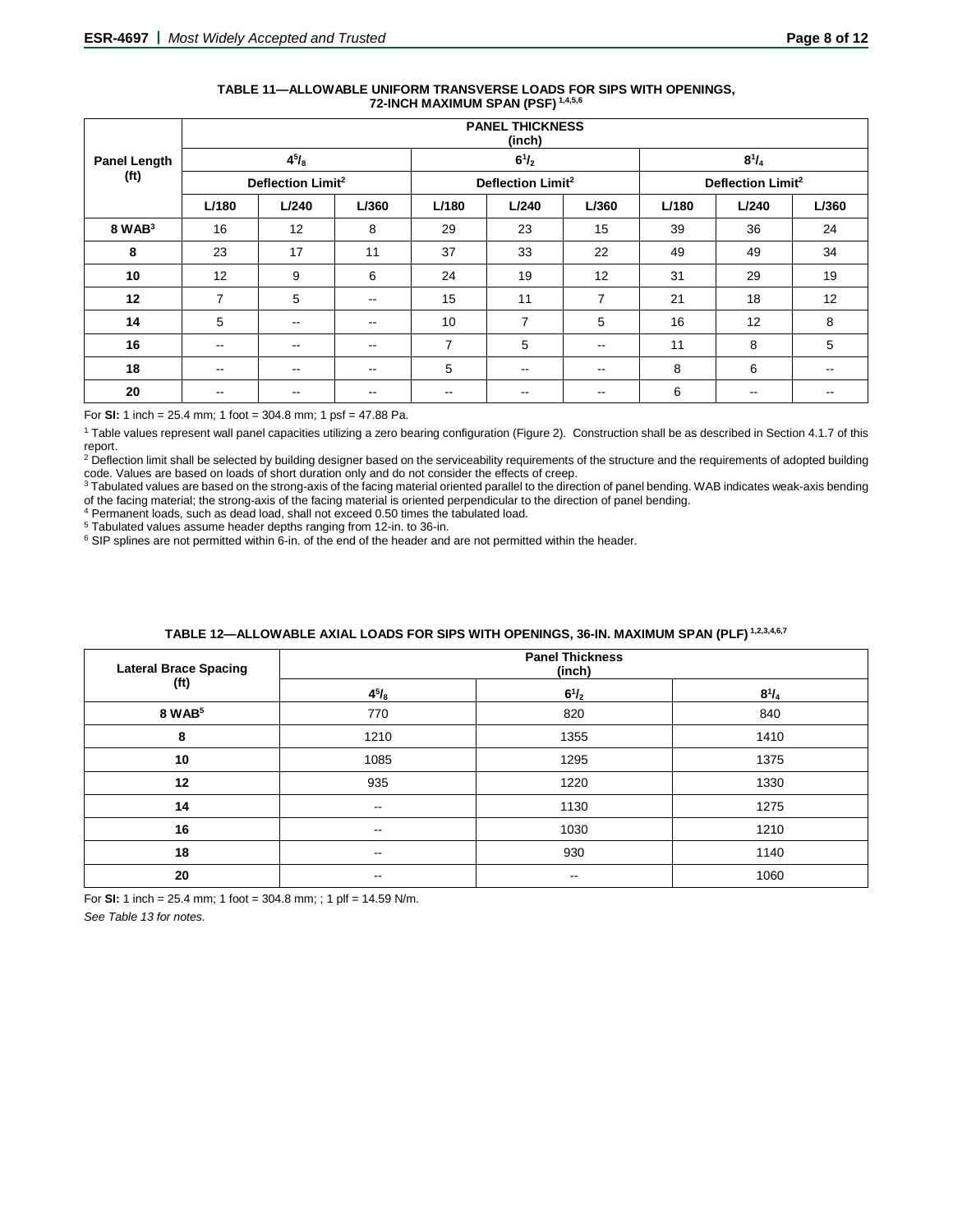# **TABLE 13—ALLOWABLE AXIAL LOADS FOR SIPS WITH OPENINGS, 72-IN. MAXIMUM SPAN (PLF) 1,2,3,4,6,7**

| <b>Lateral Brace Spacing</b> | <b>Panel Thickness</b><br>(inch) |                          |              |  |  |
|------------------------------|----------------------------------|--------------------------|--------------|--|--|
| (ft)                         | $4^{5/8}$                        | $6^{1}/_{2}$             | $8^{1}/_{4}$ |  |  |
| 8 WAB <sup>5</sup>           | 460                              | 490                      | 505          |  |  |
| 8                            | 725                              | 810                      | 845          |  |  |
| 10                           | 650                              | 775                      | 825          |  |  |
| 12                           | 560                              | 730                      | 800          |  |  |
| 14                           | $\sim$ $\sim$                    | 675                      | 765          |  |  |
| 16                           | $- -$                            | 615                      | 725          |  |  |
| 18                           | $\sim$ $\sim$                    | 555                      | 685          |  |  |
| 20                           | --                               | $\overline{\phantom{m}}$ | 635          |  |  |

For **SI:** 1 inch = 25.4 mm; 1 foot = 304.8 mm; 1 plf = 14.59 N/m.

1 Permanent loads, such as dead load, shall not exceed 0.50 times the tabulated load.

<sup>2</sup> All values are for normal duration and may not be increased for other durations.

<sup>3</sup> Axial loads shall be applied concentrically to the top of the panel through repetitive members spaced not more than 24-in. on center. Such members shall be fastened to a rim board or similar member to distribute along the top of the SIP.

The ends of both facings must bear on the supporting foundation or structure to achieve the tabulated axial loads.

5 Tabulated values are based on the strong-axis of the facing material oriented parallel to the direction of panel bending. WAB indicates weak-axis bending of the facing material; the strong-axis of the facing material is oriented perpendicular to the direction of panel bending.<br><sup>6</sup> Tabulated values assume header depths ranging from 12-in. to 36-in.

 $\frac{7}{1}$  SIP splines are not permitted within 6-in. of the end of the header and are not permitted within the header.

#### **TABLE 14—ALLOWABLE IN-PLANE SHEAR STRENGTH (POUNDS PER FOOT) FOR SIP SHEAR WALLS (WIND AND SEISMIC LOADS IN SEISMIC DESIGN CATEGORIES A, B AND C) 1, 2**

|                                    | <b>Minimum</b><br><b>Nominal</b>        | Minimum Facing Connections <sup>2,4</sup>            |                                                      |                                                         |                        |
|------------------------------------|-----------------------------------------|------------------------------------------------------|------------------------------------------------------|---------------------------------------------------------|------------------------|
| <b>Spline</b><br>Type <sup>3</sup> | <b>SIP</b><br><b>Thickness</b><br>(in.) | Chord <sup>2</sup>                                   | Plate <sup>2</sup>                                   | $S$ pline <sup>3</sup>                                  | Shear<br>Strength(plf) |
| Block or                           | $4^{5}/_8$                              | 0.131-in. x $2^{1}/2$ -in. nails,<br>6-in. on center | 0.131-in. x $2^{1}/2$ -in. nails,<br>6-in. on center | 0.131-in. x $2^{1}/_{2}$ -in. nails,<br>6-in. on center | 380                    |
| Surface Spline                     | $8^{1}/_{4}$                            | 0.131-in. x $2^{1/2}$ -in. nails,<br>6-in. on center | 0.131-in. x $2^{1}/2$ -in. nails,<br>6-in. on center | 0.131-in. x $2^{1/2}$ -in. nails,<br>6-in. on center    | 400                    |

For **SI:** 1 inch = 25.4 mm; 1 foot = 304.8 mm; 1 psf = 47.88 Pa.; 1 plf = 14.59 N/m.

<sup>1</sup> Maximum shear wall dimensions ratio shall not exceed 2:1 (height: width) for resisting wind or seismic loads.

<sup>2</sup> Chords, hold downs and connections to other structural elements must be designed by a registered design professional in accordance with accepted engineering practice.

<sup>3</sup> Spline type at interior panel-to-panel joints only. Solid chord members are required at each end of each shear wall segment.

<sup>4</sup> Required connections must be made on each side of the panel. Dimensional or engineered lumber shall have an equivalent specific gravity of 0.42 or greater.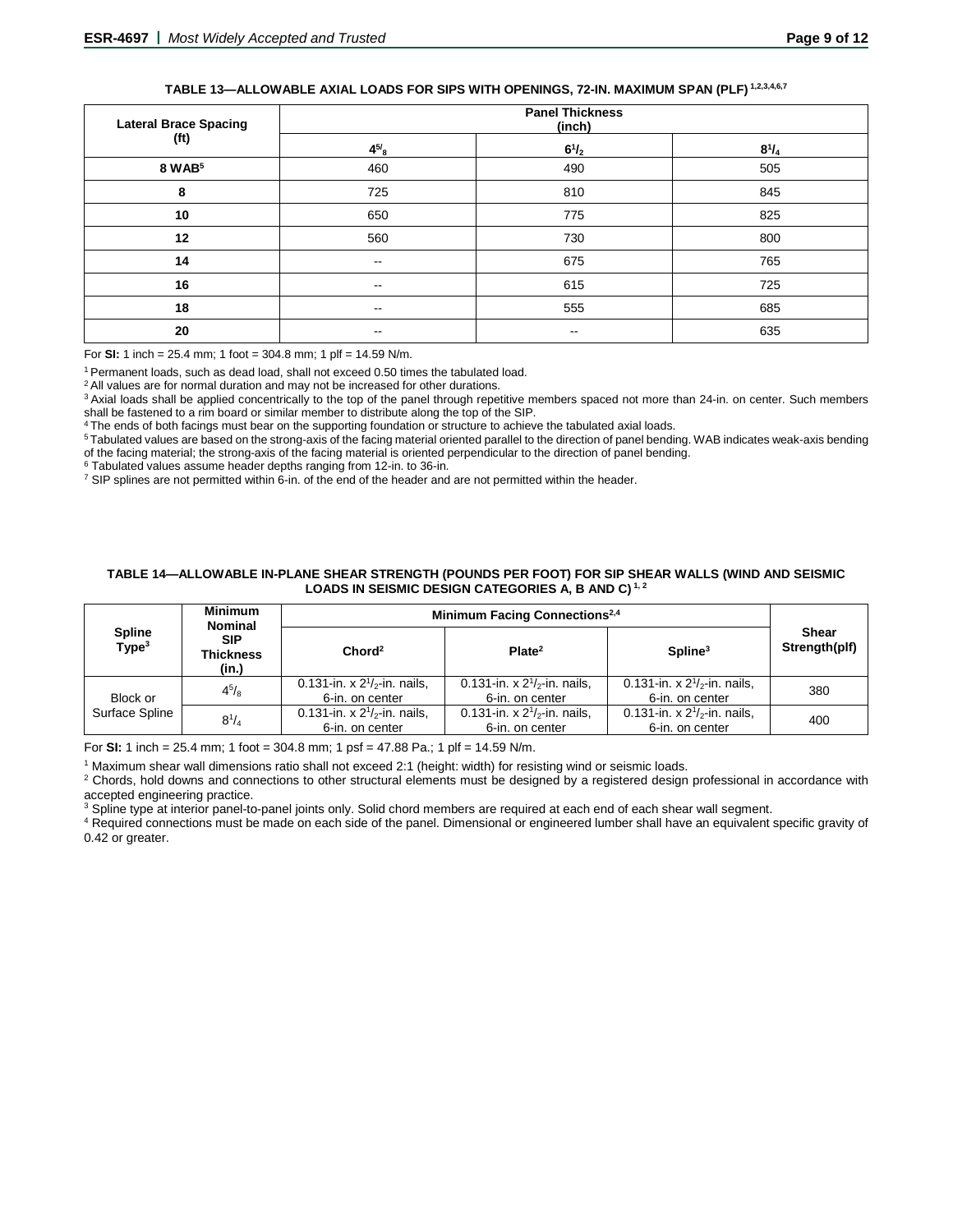#### **TABLE 15—ALLOWABLE IN-PLANE SHEAR STRENGTH FOR HORIZONTAL DIAPHRAGMS SUBJECTED TO WIND OR SEISMIC LOADING**

| <b>Minimum</b>                                  |                                                                                                                                                            | <b>Shear</b>                                                                                                                                                 |                                                                                                |                   |                      |
|-------------------------------------------------|------------------------------------------------------------------------------------------------------------------------------------------------------------|--------------------------------------------------------------------------------------------------------------------------------------------------------------|------------------------------------------------------------------------------------------------|-------------------|----------------------|
| <b>Nominal SIP</b><br><b>Thickness</b><br>(in.) | Surface Spline <sup>1</sup><br>(Figure 3b)                                                                                                                 | <b>Boundary</b><br><b>Support Element</b><br>(Figure 3c)                                                                                                     | <b>Interior</b><br>Support Spline <sup>2,3</sup><br>(Figure 3a)                                | Strength<br>(plf) | Max. Aspect<br>Ratio |
| $8 - 1/4$                                       | 0.131-in. x $2^{1}/2$ -in. nails,<br>6-in. on center<br>$\frac{7}{16}$ -in. x 3-in.<br><b>OSB Surface Spline</b>                                           | 10-in. length, 0.190-in.<br>shank diameter, 0.255-in.<br>thread $o.d., 2.750-in.$<br>thread length, 0.625-in.<br>head diameter SIP screw.<br>6-in. on center | 0.131-in. x $2^{1}/2$ -in. nails,<br>6-in. on center                                           | 265               | 3:1                  |
|                                                 | 0.131-in. x $2^{1}/2$ -in. nails,<br>4-in. on center<br>$\frac{7}{16}$ -in. x 3-in.<br><b>OSB Surface Spline</b>                                           | 10-in. length, 0.190-in.<br>shank diameter, 0.255-in.<br>thread $o.d., 2.750-in.$<br>thread length, 0.625-in.<br>head diameter SIP screw,<br>4-in. on center | 0.131-in. x $2^{1}/2$ -in. nails,<br>4-in. on center                                           | 330               | 3:1                  |
|                                                 | 0.131-in. x $2^{1/2}$ -in. nails.<br>2-in. on center, two rows<br>staggered $\frac{3}{8}$ -in.<br>$\frac{7}{16}$ -in. x 3-in.<br><b>OSB Surface Spline</b> | 10-in. length, 0.190-in.<br>shank diameter, 0.255-in.<br>thread o.d., 2.750-in.<br>thread length, 0.625-in.<br>head diameter SIP screw,<br>3-in. on center   | 0.131-in. x $2^{1}/2$ -in. nails,<br>2-in. on center, two rows<br>staggered $\frac{3}{8}$ -in. | 575               | 3:1                  |

For **SI:** 1 inch = 25.4 mm, 1 PLF = 14.59 N/m

1 Surface or block spline only at interior panel-to-panel joints. Specified fasteners are required on both sides of panel joint through the top surface only, as shown in Figure 3b.

<sup>2</sup>Interior support spline shall be solid lumber 1<sup>1</sup>/<sub>2</sub>-inch-wide minimum and have a specific gravity of 0.42 or greater. Specified fasteners are required through both facings as shown in Figure 3c.

3 Attachment of panels to interior supports is the responsibility of the designer and are not included with the shear strength capacities in this table.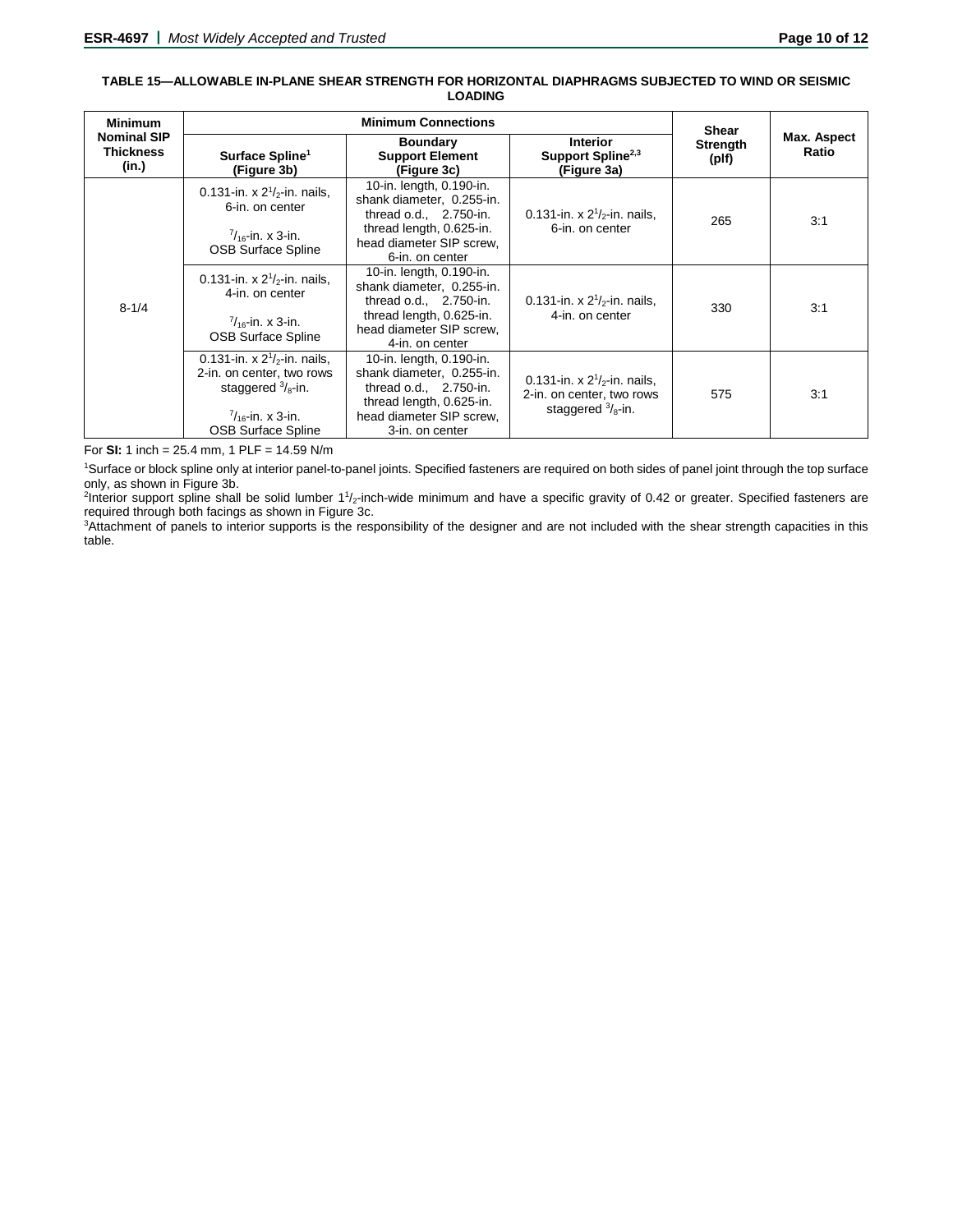# **TABLE 16—COMPONENT MATERIAL SOURCES**

| Facing                                                                                                                                       | Core                                                                                                                     | <b>Adhesive</b>                                                                                        |  |  |
|----------------------------------------------------------------------------------------------------------------------------------------------|--------------------------------------------------------------------------------------------------------------------------|--------------------------------------------------------------------------------------------------------|--|--|
| Louisiana-Pacific Corporation<br>Sagola, MI<br>Distributed by:<br>Viking Forest Products, LLC<br>7615 Smetana Lane<br>Eden Prairie, MN 55344 | Atlas Molded Products,<br>A Division of Atlas Roofing Corporation<br>8240 Byron Center Road SW<br>Byron Center, MI 49315 | Ashland, LLC<br>5475 Rings Road<br>Dublin, OH 43017                                                    |  |  |
| Norbord, Inc.<br>1 Toronto Street, Suite 600<br>Toronto ON. Canada M5C 2W4                                                                   | Benchmark Foam, Inc.<br>401 Pheasant Ridge Drive<br>Watertown, SD 57201                                                  | <b>DuPont Specialty Products</b><br>200 Larkin Center<br>1501 Larkin Center Drive<br>Midland, MI 48674 |  |  |
| Tolko Industries, Ltd.<br>3203 30th Avenue<br>Vernon BC, Canada V1T 6M1                                                                      | Carpenter Foam<br>1021 E Springfield Road<br>High Point, NC 27263                                                        |                                                                                                        |  |  |
|                                                                                                                                              | Creative Packaging Company<br>6301 Midland Industrial Drive<br>Shelbyville, KY 40065                                     |                                                                                                        |  |  |
|                                                                                                                                              | Insulfoam, a Carlisle Company<br>1507 Sunburst Lane<br>Mead, NE 68041 (I-41)                                             |                                                                                                        |  |  |
|                                                                                                                                              | Iowa EPS Products, Inc.<br>5554 N.E. 16 <sup>th</sup> Street<br>Des Moines, IA 50313                                     |                                                                                                        |  |  |
|                                                                                                                                              | OPCO, Inc.<br>P.O. Box 101<br>Latrobe, PA 15650                                                                          |                                                                                                        |  |  |
|                                                                                                                                              | Plymouth Foam<br>1 Southern Gateway Drive<br>Gnadenhutten, OH 44629                                                      |                                                                                                        |  |  |
|                                                                                                                                              | Polar Industries, Inc.<br>32 Gramar Avenue<br>Prospect, CT 06712                                                         |                                                                                                        |  |  |
|                                                                                                                                              | Powerfoam Insulation<br>Division of Metl-Span LTD.<br>550 Murray Street, Highway 287<br>Midlothian, TX 76065             |                                                                                                        |  |  |
|                                                                                                                                              | Thermal Foams, Inc.<br>2101 Kenmore Avenue<br>Buffalo, NY 14207                                                          |                                                                                                        |  |  |